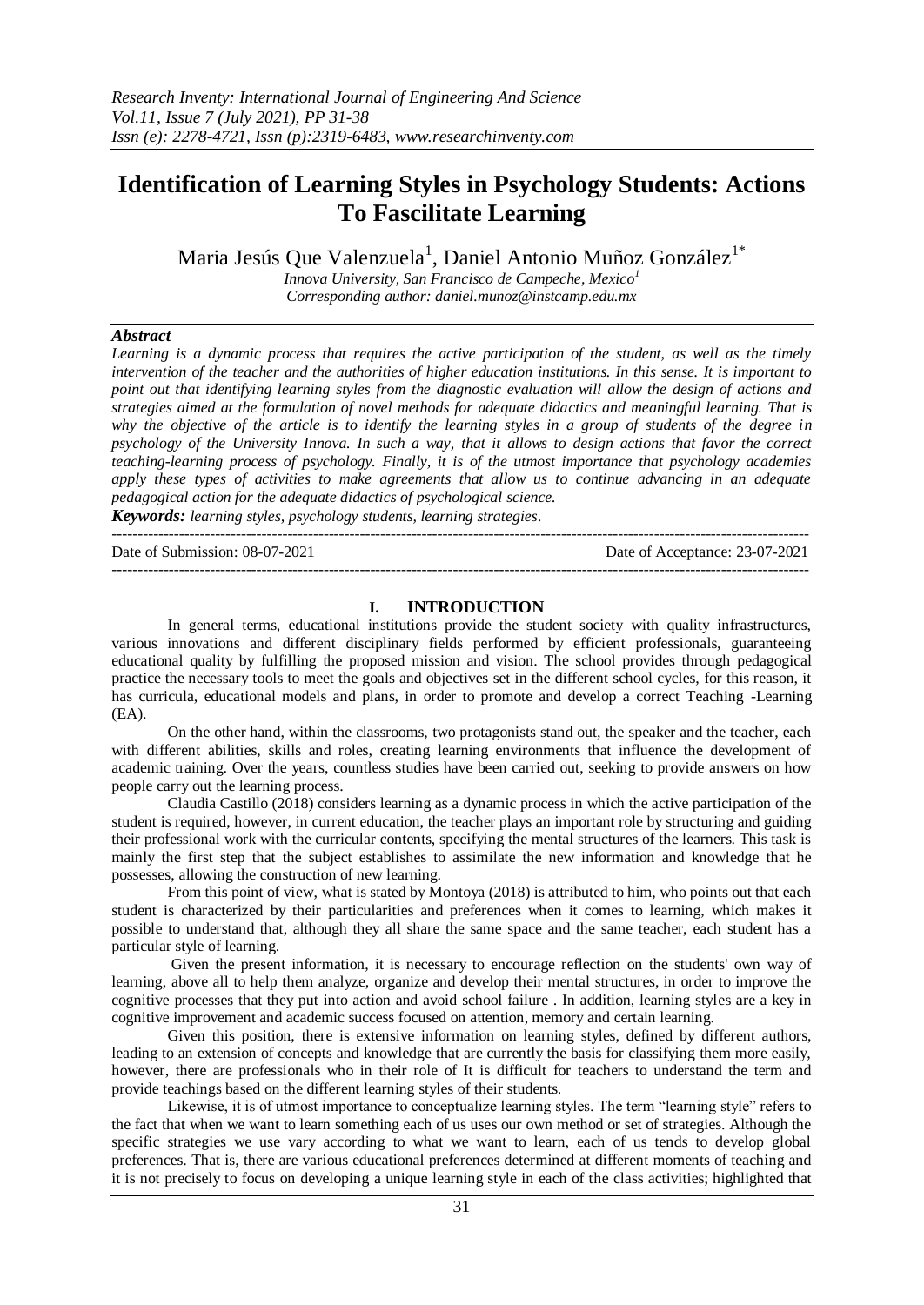the term used is directly related to the conception of learning as an active process through the use of methods and strategies.

### **Learning Styles**

According to Keefe (1988) the Learning Styles are:

"Cognitive, affective and physiological traits, which serve as relatively stable indicators, of how students perceive, interact and respond to their learning environments" (p. 2).

From this scope, it is determined that the process of acquiring knowledge is based on assimilating the contents through teacher-student interaction, through the development of the different cognitive traits that arise from the present learning environment, related to the objective of the curriculum with the practice of any teaching strategy or method, setting clear and precise goals with the intention of adapting to educational needs with flexibility.

Dunn and Dunn (1978) define learning styles as:

The set of personal, biological or developmental characteristics that make a teaching method or strategy effective in some students and ineffective in others. (p.6)

It is important to note that in 2019 Velazco (as cited in Pantoja and Correa, 2013) refers to learning styles as:

"The set of biological, social, motivational and environmental characteristics that an individual develops from new or difficult information; to receive and process it, retain and accumulate it, construct concepts, categories and solve problems, which together establish their learning preferences and define their cognitive potential. (p.80)

From this point of view, there is a similarity with what the authors Dunn, Correa and Keefe think; the above implies analyzing the work of the teacher together with the learning styles, when teaching educational content, not only spreading information, but also having the ability to organize and build new learning using the correct strategies, giving meaning to what is explained based on the various characteristics that the speaker develops when faced with a task and, which implies the development of their cognitive, emotional, social and biological potential, the which will determine the best way to concretize the proposed learning effectively.

Álvarez (2015) refers that learning styles are a set of mental operations that each person uses to organize and process the information obtained, affecting educational experiences and teaching styles.

Based on the aforementioned data, different models have emerged that classify learning styles differently; according to Cazau (2004) they are classified as follows:

|           | <b>Learning Styles</b>                                                                              | <b>Characteristics</b>                                                                                                                                                                                                                                                                                                                                                            | <b>Author</b>                                                                       |
|-----------|-----------------------------------------------------------------------------------------------------|-----------------------------------------------------------------------------------------------------------------------------------------------------------------------------------------------------------------------------------------------------------------------------------------------------------------------------------------------------------------------------------|-------------------------------------------------------------------------------------|
| $\bullet$ | Visual<br>Auditory<br>Kinesthetic                                                                   | The three processes are closely related and one affects the<br>other. Thus, when making the selection of information<br>through the predominant style, be it visual, auditory or<br>tactile, the way it is organized, processed and used will be<br>affected.                                                                                                                     | Neurolinguistic programming<br>contribution by Richard Bandler<br>and John Grinder. |
| ٠         | Active<br>Reflective<br>Theoretical<br>Pragmatic                                                    | The survival of human beings depends on the ability to<br>adapt and focuses on learning according to: their<br>inheritance, previous experience and the demands of the<br>environment where it develops.                                                                                                                                                                          | Kolb                                                                                |
|           | Left cortical<br>Left limbic<br>Right limbic<br>Right cortical                                      | It is determined by brain dominance. The four quadrants<br>represent four different ways of operating, thinking,<br>creating, learning and living with the world.                                                                                                                                                                                                                 | Herrmann                                                                            |
| deductive | Active / reflective<br>Sensory / intuitive<br>Visual / verbal<br>Sequential / global<br>Inductive / | This a model that displays each category on two opposite<br>sides and you can see the mix between other styles of other<br>models.                                                                                                                                                                                                                                                | Felder y Silverman                                                                  |
| $\bullet$ | Environmental<br>Emotional<br>Social<br>Physiological                                               | .Environmental needs: the noise, the light, and the<br>temperature of the space in which it is learned are specified<br>here.<br>Emotional needs: they contemplate<br>motivation, mood, etc.<br>Social needs: refer to the preference to work alone, in a<br>group with or without the guidance of a teacher.<br>Physiological needs: according to age, development, diet.<br>Etc | Askew                                                                               |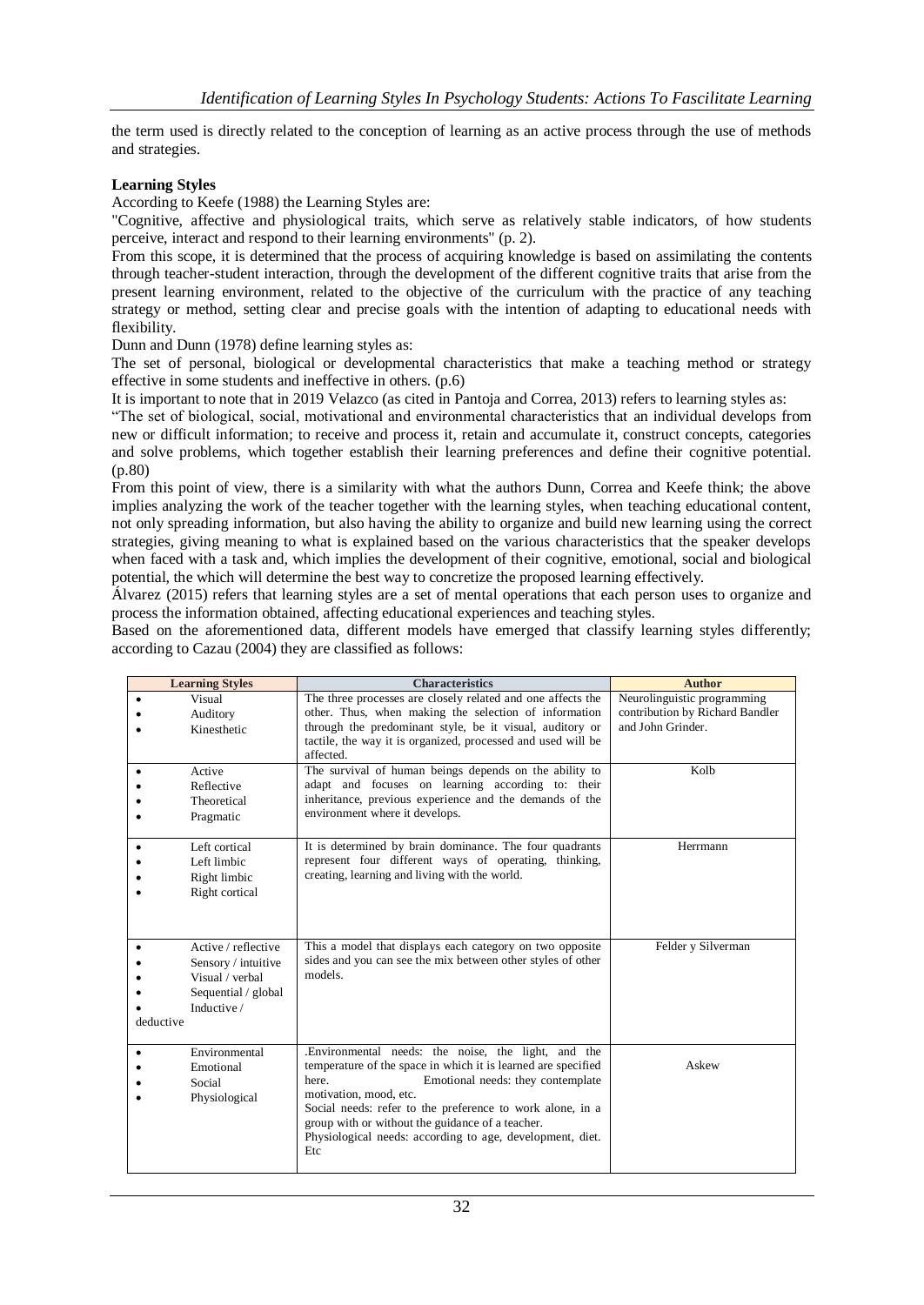Classification of learning styles based on different authors. Source: taken and adapted from Cazau (2004) (cited by Aragón, 2009)

Each of these models refers to different ways of learning. The teacher is the one who is in charge of providing learning actions that help the learners to solve each of the proposed activities. It is necessary to know that during classes the student must be motivated to learn and develop their skills, which will allow to create confidence in their knowledge and their learning style, favoring the student to obtain the security that allows them to recognize their difficulties in the future and face them effectively and efficiently.

Carbo, Dunn R. and Dunn K. (1997) have investigated different learning styles and have shown first, categorically, that students learn differently, and their school performance depends on being taught in one learning style. that corresponds to their learning. According to these researchers, there is no learning style that is better than another, however the combination of these generates a better advantage to assimilate knowledge; There are many different approaches to specifying the teachings by using each of the learning styles, some of which are effective with certain students and others are not, so it is necessary to establish strategies that promote better teaching results based on a combination of the learning styles of the students.

As mentioned by Mariano Tapias (2018) and added to the above, it is confirmed that not all of us learn the same, or in the same harmony; Each student will learn differently, will have different doubts and will advance more in some areas than in others, despite the fact that they have all received the same explanations and done the same activities and exercises. For these reasons it is necessary to develop each of the learning styles and not a specific one; It is necessary to put into practice different strategies that benefit students to obtain more efficiently and effectively the curricular contents, related to their interests, achieving through instruction students capable of knowing their abilities and developing new strengths that allow them to fulfill the learning expected of each school year.

#### **Pedagogical practice in the teaching-learning process**

The pedagogical practice at the different educational levels varies in relation to the Teaching-Learning strategies issued by teachers and the way in which students acquire learning. The National Institute for the Evaluation of Education (INEE, 2015) indicates that the strategies can be understood as a tool for meaningful learning, taking into account the importance of students' learning styles at the time of teaching, adapting to their needs.

It is important to highlight that there are teachers who carry out pedagogical practices in a deep-rooted way, that is, the teacher does not manage to structure the contents of the syllabus with efficient strategies or methods, but rather limits himself to only using conventional and unnecessary strategies, affecting the ability to intervene satisfactorily in the Teaching-Learning environment and what is experienced day by day.

The Secretary of Public Education (SEP) in 2018 suggests that pedagogical practice should emphasize the revaluation of the role of teachers, in the review and improvement of working conditions; It is necessary to update and diversify the teaching-learning methods in order to obtain the academic success of the students.

In this sense, it is highlighted that the teacher's work is to contribute, build and promote knowledge, teaching skills required in today's world, and, above all, know how to use strategies and materials capable of promoting the development of skills and meaningful learning, seeking to improve, mainly, the professional work; For this, strategies conceived in a comprehensive way must be designed, which address different school materials and tools, up to training and incentives for teachers, in particular making investments in infrastructure, strengthening and greater commitment to students to provide quality education, as proposed by the Secretary of Public Education (2018).

In particular, Martínez, Schweig and Goldschmidt (2016) report that:

Teaching practice is inherently complex, multidimensional, dynamic, highly interdependent on temporal, social and cultural contexts and comprises a wide range of knowledge, skills, attitudes, dispositions, practices, as well as work

Outside the classroom with the students' families and colleagues, multiple measures are necessary to capture the different qualities involved in it (p.8).

The aforementioned indicates that the relevant causes that affect the meaningful learning process are multiple and complex, affecting pedagogical practice. These points of interference mentioned, arise within the school classroom, and an adequate Teaching-Learning process is required, which allows the teacher to meet the goals proposed in the educational field, consummating the education guidelines, allowing the student to learn from effective way and fulfilling at the precise moment the objective of educating citizens with capacities to search, select and interpret information.

Using this information, it is necessary to comply with the General Education Law in force (09/30/2019) that establishes the revaluation of female and male teachers as learning professionals with a broad pedagogical vision, promoting education, and training and updating in accordance with their diagnostic evaluation, contextualized to the area where it develops its work. The foregoing strengthens the ability to make decisions in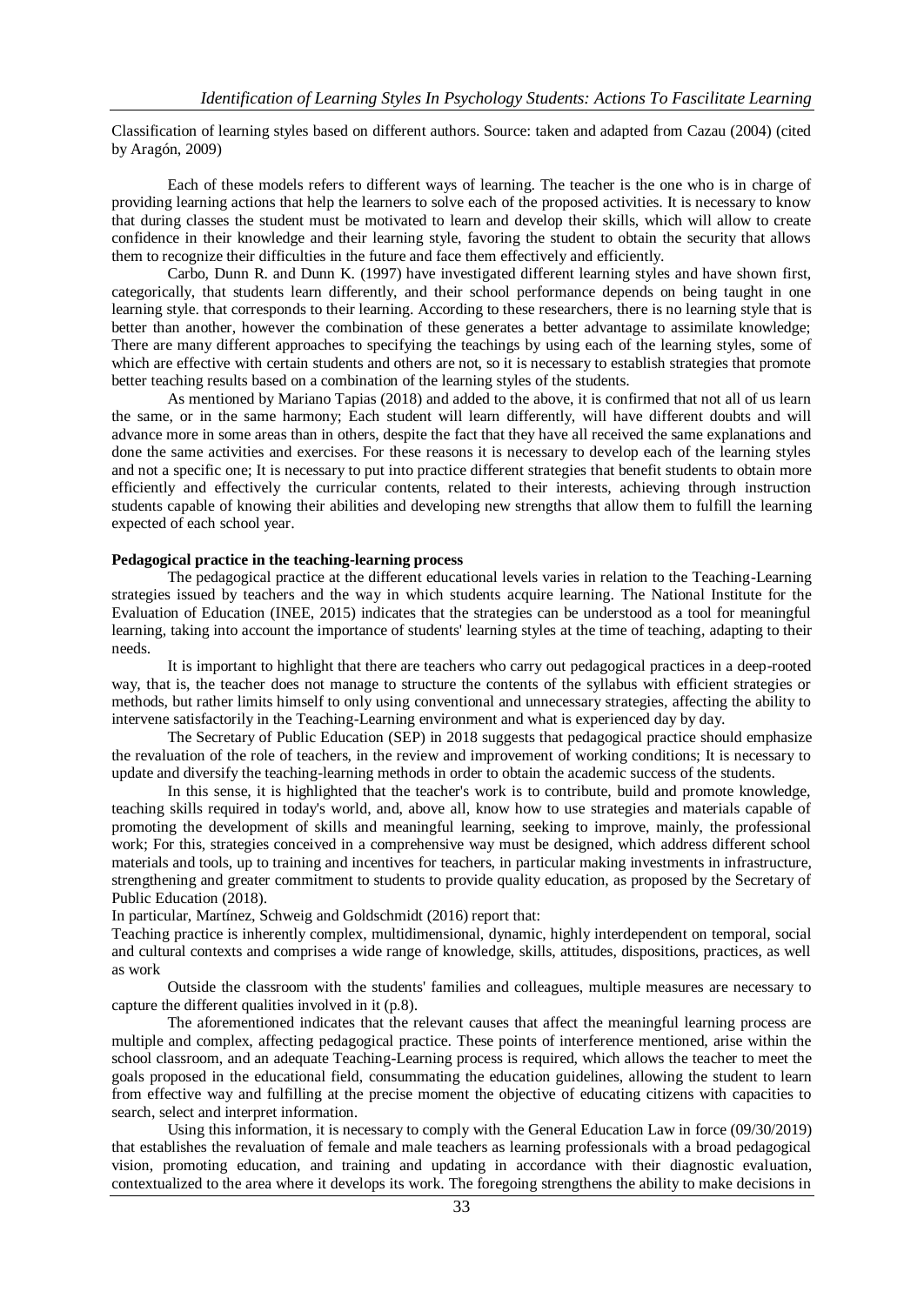everyday school life in all its settings. It has the mission that the students, who are currently taught, learn better and achieve an acceptable level of learning, and are not students who only memorize to pass the subject, but on the contrary that they learn to develop strategies to understand what they are taught, so that, by the end of the semester, they gain the ability to reason, analyze and be critical.

Consequently, there is agreement with what Díaz Barriga (2002) thinks, which argues that other forms of learning should be generated and, in this way, eradicate erroneous or confusing pedagogical practices through the teacher; Its primary task is to teach and use appropriate learning strategies, training strategic teachers, that is, teachers must have knowledge of the processes and types of learning, both their own and that of their students, and also plan, regulate and reflectively evaluate their teaching performance. It is necessary to recognize and comply with the exposed guidelines of their professional work with the correct decision-making, capable of intervening effectively, maintaining an institutional functioning, with professionalism and implement new strategies that benefit and focus on providing adequate teaching, in order to meet the curricular objectives.

#### **Learning Styles Developed in Psychology Students**

During the school cycles, learning styles are developed based on each of the educational activities and actions, in particular with certain skills of university students; By using the skills and strategies, it is avoided that students tend to lean towards a specific learning style, however, the speaker not only develops a single style, but these are developed according to the interests and learning environments present. Since there are aspects and aspects that provide greater opportunities to ensure the success of apprentices in their professional training.

To convert teaching into knowledge, Villalobos (2003) points out that there is a combination of individual aptitudes and preferences that are manifested in the way of acquiring, processing and retaining information. The foregoing confirms that university students already know their educational interests and their way of learning, each one processing the information in a different way from the activities carried out, individually acquiring significant learning.

López, A. A. and Morales, K. A. (2015) point out that "the learning style used is the integral way by which the various experiences that surround us on a daily basis become meaningful"; As a teacher, it is necessary to integrate skills that together with the curricular content, psychology students learn to integrate learning styles, which in a personalized and autonomous way at the level they are studying, already recognize in particular which style is predominant, which is secondary and determine which style is indifferent based on the development of your skills.

Faced with this position, Zabalza (2000) considers that the learning process of apprentices involves three dimensions:

"The theoretical in itself, the tasks and actions of the student and the tasks and activities of the teachers; that is, the set of factors that can intervene on it "(p.98)

By designing different activities, the teacher increases the possibilities of promoting deeper learning in students, which is not simple memorization, but teachings that they can understand and can be used in society effectively and efficiently. Ramírez and Rojas (2007) cited by Erazo Santander, OA (January-June, 2013) indicate that the main factor used in psychology students is based on the appropriate use of study strategies and habits and, above all, the relationship that exists with learning styles, class participation, note taking, Metacognitive techniques, review and evaluation strategies, dedication to study and school discipline.

However, the aforementioned indicates that not a single resource, method or strategy is used; Since the teaching of university students is not based on developing a single learning style or method that implies falling into monotony, if it reaches that point, it would be limiting the cognitive areas and learning styles, therefore, It is necessary to analyze what are the barriers that prevent students from acquiring knowledge based on their interests so that learning is more complete.

The teacher, when offering the classes, seeks to use different strategies and tools that develop the educational areas, so that the learning is specified, assimilated and balanced, which will allow the speaker to acquire knowledge more effectively, taking into account the way in which the student receives the teaching and the way he thinks.

Therefore, it is necessary to identify which learning styles predominate in psychology students at INNOVA University, in order to improve pedagogical practice and offer an efficient and comprehensive educational quality; for these reasons, the "Learning Styles" instrument was applied from June 29 to July 6, 2021; the number of responses obtained by the students are as follows:

| Pregunta |                                                      | TA |  | TD |
|----------|------------------------------------------------------|----|--|----|
|          | Entiendo mejor si el profesor da las instrucciones.  |    |  |    |
|          | Prefiero aprender haciendo algo en clases.           |    |  |    |
|          | Avanzo más en mis tareas si trabajo con otros.       |    |  |    |
| 4.       | Aprendo más cuando trabajo con mi grupo.             |    |  |    |
|          | En clases, aprendo mejor si es con otros.            |    |  |    |
|          | Aprendo mejor leyendo lo que el profesor anota en el |    |  |    |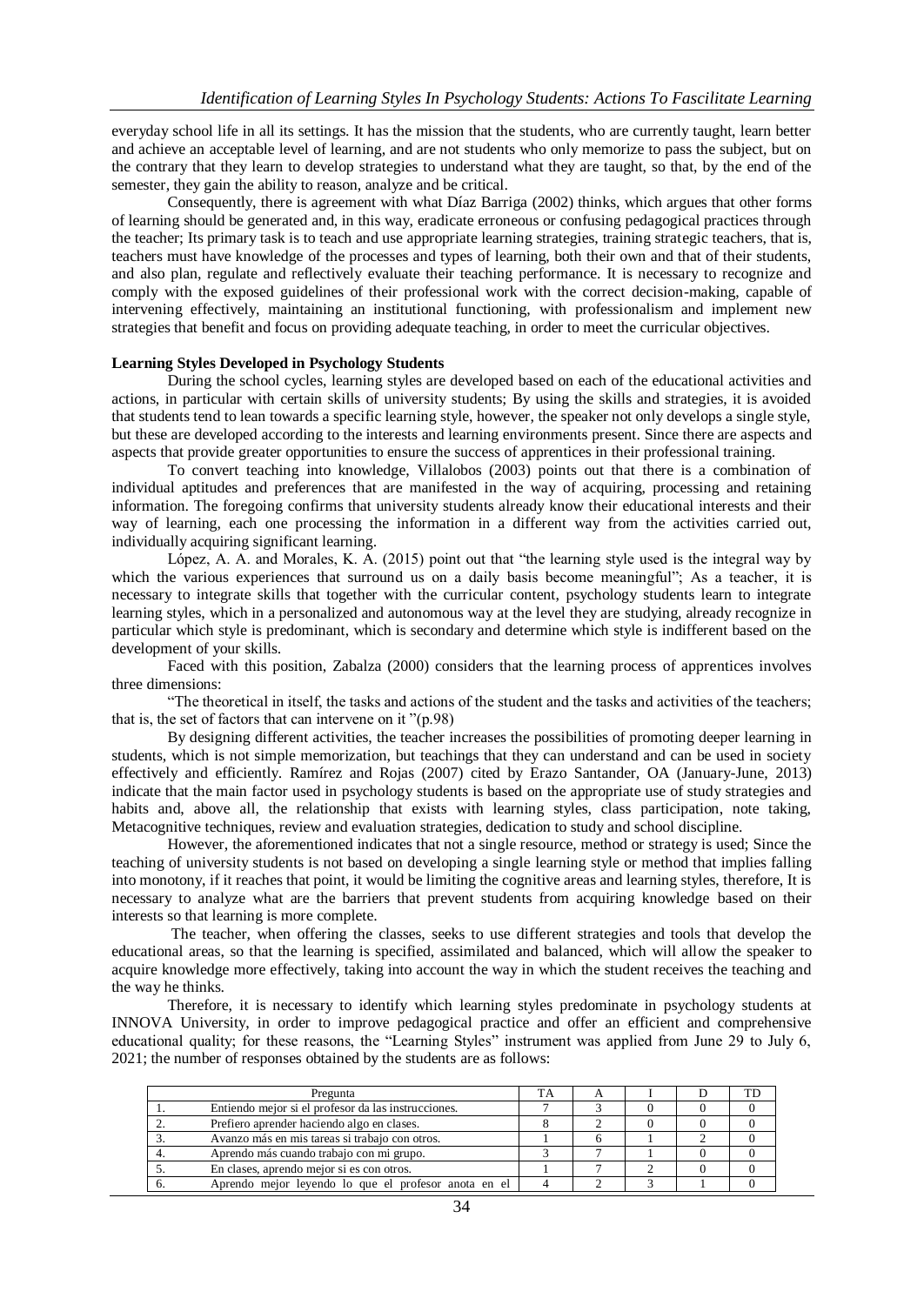| pizarrón.       |                                                             |                |                |                |              |                             |
|-----------------|-------------------------------------------------------------|----------------|----------------|----------------|--------------|-----------------------------|
| 7.              | Aprendo mejor cuando alguien me dice cómo hacer algo en     | $\mathbf{1}$   | 7              | 1              | 1            | $\Omega$                    |
| clases.         |                                                             |                |                |                |              |                             |
| 8.              | Cuando construyo algo en clases aprendo mejor.              | $\overline{4}$ | 6              | $\Omega$       | $\mathbf{0}$ | $\Omega$                    |
| 9.              | Aprendo mejor cuando escucho la información en clases,      |                |                | 3              | 1            | $\Omega$                    |
| que cuando leo. |                                                             |                |                |                |              |                             |
| 10.             | Cuando leo instrucciones las recuerdo mejor.                | $\overline{c}$ | 7              | 1              | $\Omega$     | $\Omega$                    |
| 11.             | Aprendo mejor si puedo hacer una maqueta de algo.           | 1              | 8              | 1              | $\Omega$     | $\Omega$                    |
| 12.             | Entiendo mejor cuando leo instrucciones.                    | $\overline{c}$ | 7              | 1              | $\Omega$     | $\mathbf{0}$                |
| 13.             | Recuerdo mejor las cosas cuando estudio solo.               | 3              | 3              | 4              | $\Omega$     | $\Omega$                    |
| 14.             | Aprendo más cuando desarrollo un trabajo para la clase.     | 4              | 5              | 1              | $\mathbf{0}$ | $\overline{0}$              |
| 15.             | Disfruto aprender por medio de experimentos.                | 4              | 6              | $\Omega$       | $\mathbf{0}$ | $\Omega$                    |
| 16.             | Aprendo mejor si hago dibujo de lo que voy estudiando.      | 4              | 4              | 1              | 1            | $\mathbf{0}$                |
| 17.             | Aprendo mejor si el profesor da su catedra exponiendo.      | 4              | 6              | $\Omega$       | $\Omega$     | $\Omega$                    |
| 18.             | Cuando trabajo solo aprendo mejor.                          | 1              | 6              | $\overline{2}$ | 1            | $\mathbf{0}$                |
| 19.             | Entiendo mejor las cosas en clases si participo en juego de | 4              | 6              | 1              | $\Omega$     | $\Omega$                    |
| roles.          |                                                             |                |                |                |              |                             |
| 20.             | Aprendo mejor en clases si escucho a alguien.               | $\mathbf{1}$   | 8              | $\mathbf{1}$   | $\Omega$     | $\Omega$                    |
| 21.             | Disfruto hacer las tareas con dos o tres compañeros.        | 4              | 5              | $\Omega$       | 1            | $\Omega$                    |
| 22.             | Cuando construyo algo, recuerdo mejor lo que aprendí.       | 6              | 4              | $\Omega$       | $\Omega$     | $\Omega$                    |
| 23.             | Prefiero estudiar con otros.                                | 1              | 7              | 1              | $\Omega$     | 1                           |
| 24.             | Aprendo mejor cuando leo, que cuando escucho a alguien.     | $\mathbf{1}$   | $\overline{4}$ | 4              | 1            | $\Omega$                    |
| 25.             | Disfruto hacer algo para un trabajo de clases.              | 5              | 5              | $\mathbf{0}$   | $\mathbf{0}$ | $\mathbf{0}$                |
| 26.             | Obtengo mejor provecho de las clases si participo en        | $\overline{2}$ | 6              | $\overline{c}$ | $\Omega$     | $\Omega$                    |
|                 | actividades afines al tema tratado.                         |                |                |                |              |                             |
| 27.             | En clases trabajo mejor si trabajo solo.                    |                | $\overline{5}$ | $\overline{4}$ | $\Omega$     | $\mathbf{1}$                |
| 28.             | Prefiero hacer mis trabajos solo.                           |                | 6              | 1              | 1            | 2                           |
| 29.             | Aprendo mejor leyendo libros que escuchado exposiciones     | $\Omega$       | 3              | $\overline{c}$ | 3            | $\mathcal{D}_{\mathcal{L}}$ |
| orales.         |                                                             |                |                |                |              |                             |
| 30.             | Prefiero hacer mis trabajos por mí mismo.                   | $\overline{c}$ | 5              | 3              | $\Omega$     | $\mathbf{0}$                |

General results of the number of responses to the Learning Styles instrument applied to Psychology students at INNOVA University. Own source (2021).

## **II. RESULTS**

The instrument used to determine the learning style of university students consists of 30 items and they evaluate the three learning styles proposed by Richard Bandler and John Grinder: Visual, Auditory and Kinesthetic. In the results reflected in the previous table, it is perceived that the learning styles of each student of the degree in Psychology varies according to the different strategies used in EE, and although each participant may have one of the four to a greater extent Styles analyzed, the general tendency to choose the kinesthetic learning style is observed, this characteristic being statistically significant.

In a determined way, the third-semester students of the degree in Psychology at INNOVA university, through the responses selected in the instrument, are totally in agreement that, mostly, they learn when they build something in class in relation to the subject or through experiments and better understand the teachings, if they are in constant participation or role-playing, getting better use of the classes and activities related to the topic.

Based on the items, the secondary learning style is auditory; The students state that, in their professional training, together with their skills, learning is more feasible, if the teacher gives the instructions, when they listen to their classmates present the topic and indicate how to do something in class, which allows the teacher to plan activities of Teaching-Learning with appropriate strategies for students to achieve each of the challenges proposed in class.

However, unlike the dominant and secondary style, on average five out of ten students indicate that they learn better by reading what the teacher writes on the blackboard, they understand the instructions better and, thus, it is easier to remember them, demonstrating that the style of indifferent learning is visual. Likewise, it is taken into account that students refer that they learn better if the educational contents are carried out through group activities, that is, by teams, confirming that 43% of students choose to develop their kinesthetic learning style if it is in collaboration with their peers, revealing that in most of the time, only 35% of the students confirm that they carry out activities individually.

In order to improve pedagogical practice, the following Teaching-Learning strategies are proposed to enhance the Kinesthetic Learning Style and develop the Visual Learning Style, proposed by the authors Díaz Barriga and Hernández (2010) and Pallarés, Alava and Sallán (2017).

| <b>Strategies for the improvement of Pedagogical Practice</b> |                                                           |  |  |
|---------------------------------------------------------------|-----------------------------------------------------------|--|--|
| <b>Kinesthetic Learning Style</b>                             | <b>Visual Learning Style</b>                              |  |  |
| Learning focused on solving authentic problems.               | Use of ICT (video, audio, photography, internet, computer |  |  |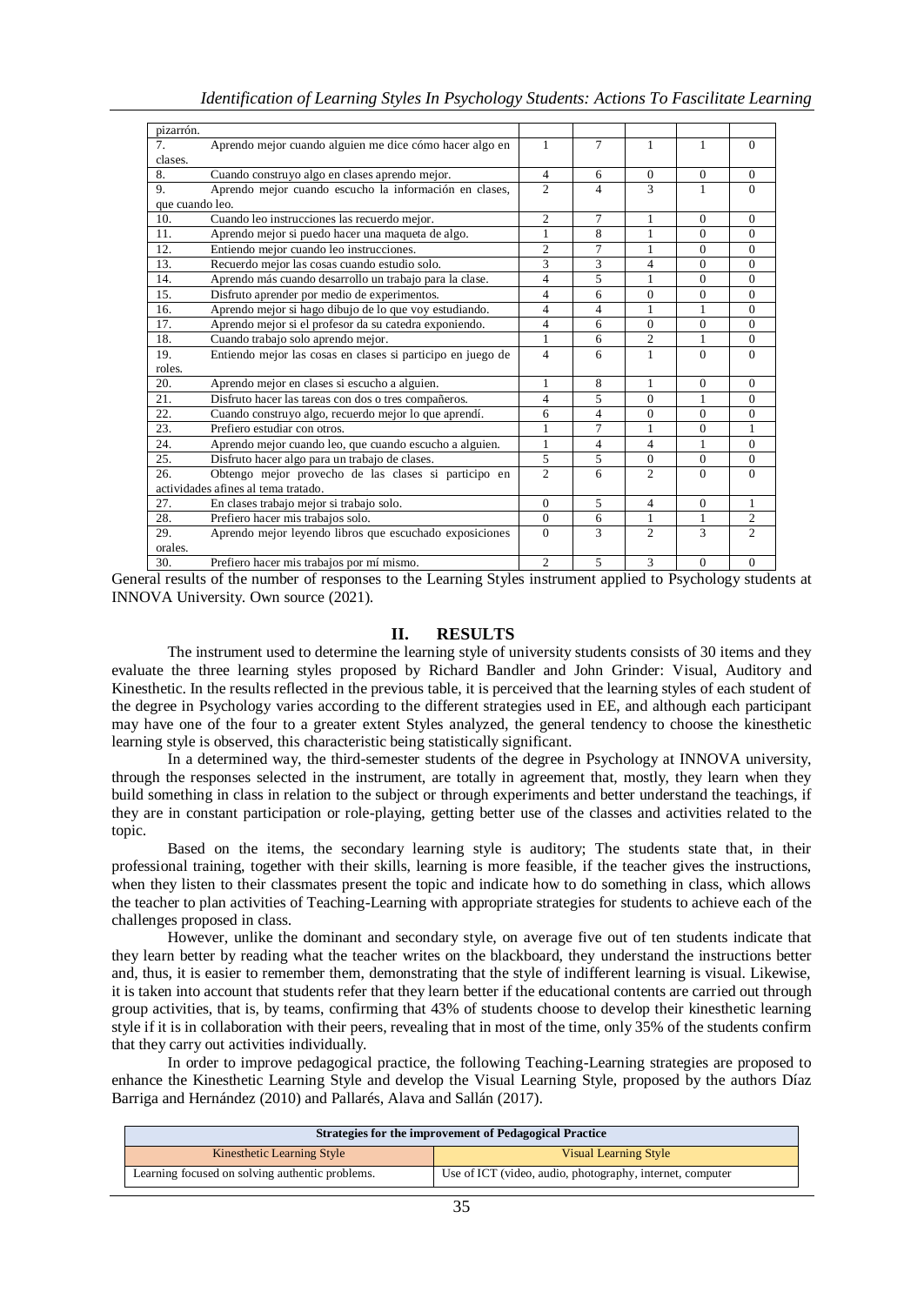| • Case analysis.                                           | applications, etc.) to carry out tasks.                      |
|------------------------------------------------------------|--------------------------------------------------------------|
| • Projects.                                                | • Preparation of documentaries.                              |
| • Practices situated or learning in situ in real settings. | • Educational lottery based on content.                      |
| • Play educational games based on the topic.               | • Preparation of worksheets.                                 |
| • Relate stories based on the content and make a sketch.   | · Make summaries, summary tables, essays, comparative table. |
| $\cdot$ Collage.                                           | • Elaboration of concepts with word play.                    |
| • Preparation of teaching materials.                       | • Memorama.                                                  |
| • Frequent use of graphic organizers.                      | • Mind map.                                                  |
| • Models and experiments.                                  | $\cdot$ Blogs                                                |
| • Portfolios of evidence.                                  | •Field study.                                                |
|                                                            | Reading club.                                                |
|                                                            |                                                              |

Strategies for pedagogical improvement in students with kinesthetic and visual learning styles (2021). Finally, both teachers and students must reinforce their learning styles and use the strategies accurately, since the possibilities of achieving much more effective learning are great.

## **III. CONCLUSION**

Transcending teaching is a job that requires a lot of responsibility, dedication, vocation, productivity and efficiency; Teaching allows the teacher to generate in his students a different way of perceiving, defining and acquiring knowledge. There are many ways to absorb learning, in this case, the main function is to get the speakers to develop their learning styles and not to lean on just one; When referring to the term "Learning Styles" Jessica Trujillo (2017) alludes that:

Each person can use a particular method or a specific strategy that makes it easier for them to understand any topic. Although the strategies are varied according to the topic of what you want to learn, each individual tends to develop certain preferences or tendencies that contribute to the definition of the learning style. (p. 3)

Derived from the above and through the results obtained, it seeks to implement strategies to improve pedagogical practice, which guarantee that future Psychologists carry out their professional work with full validity. It is necessary to remember that psychology is a profession that requires constant updates, activities and skills, thus, it is important that students maintain a balance in their learning styles and not limit themselves to developing activities in a single style.

In summary, the results determine that 45% of the psychology students at INNOVA University are inclined to develop the Kinesthetic learning style in most classes. As a secondary learning style is the Auditory one, noting that 41% of the students tend to carry out activities, where the teacher with their pedagogical practice proposes different actions that allow them to develop the capacity for understanding and self-learning, through oral explanations or explaining that information to someone else. Likewise, within the analysis, the students indicate that only 36% of the time they develop the visual style when carrying out the corresponding activities, due to the difficulty in assimilating the learning, demonstrating their indifference to this style.

Alonso, Gallego and Honey (1997) point out that "the student's knowledge and understanding of his learning style will allow him to be aware of the cognitive strategies he uses and which ones are the most appropriate in his case." Cachay (2015) that students with different learning styles understand educational problems according to their cognitive channel and seek to solve it in different ways, according to their style and abilities.

## **IV. RECOMMENDATIONS**

Through the results obtained, there is the responsibility of improving pedagogical practice, with the appropriate tools, methods and strategies that together with the abilities, skills and opportunities of the students, it is possible to maintain a balance of learning styles, in the face of this perspective, the work must be assumed by the management personnel, in conjunction with the pedagogues, psychologists and teachers of the educational institution, same who, in exercise of their functions, must provide educational services, taking the appropriate actions to develop different methods of Teaching-Learning in virtual environments.

As part of the intervention, they propose to propose strategies that lead to more complete classes, through the formulation of activities that favor the kinesthetic and visual learning style. Because the knowledge and understanding of the students' learning styles by the teacher, as indicated by Monereo and Pozo (2003), "will be what will facilitate the fundamental academic decision-making and the orientation of the student to identify possible deficiencies and difficulties, thus allowing him to improve his performance".

Teaching-learning strategies as indicated by Cerezo (2015) "are instruments that teachers use to strengthen the development of students' competencies, based on a didactic sequence that includes beginning, development and closure, being used permanently and taking into account the abilities and skills that are intended to be developed ".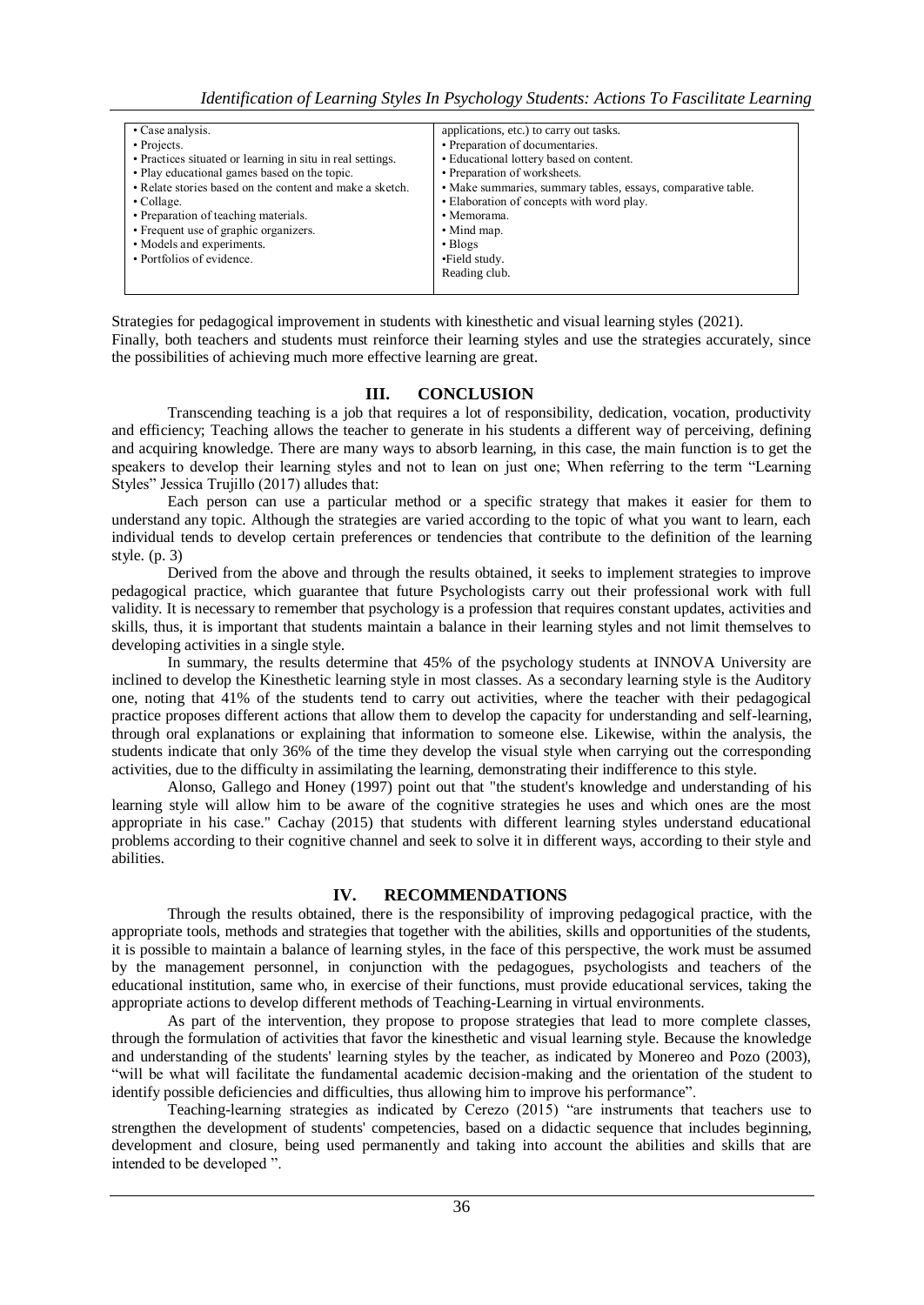It is important to highlight that opening a range of opportunities to teachers, to base the design of methodological, innovative strategies that meet the needs and realities of students, is a process of search and construction of knowledge, to raise the level of academic performance, so that in this way it is achieved that the processes are much more effective, relevant, creative and innovative from the point of view of educational practice (Paz, 2019).

Finally, through the results obtained, teachers will have the ability to recognize the learning profile of students, which will allow them to adapt to their learning styles and, likewise, capture actions to enrich the educational process in a precise way. , above all that facilitates the consolidation and development of activities that allow students to learn according to their dominant learning style, as well as develop the less dominant style and, likewise, contribute to the fact that learners can overcome the barriers that limit their learning, preventing in the future, educational lag or school failure.

For this reason, vocational training must be in accordance with the needs of a changing society; It is necessary for the teacher to provide the best tools to their students, so that upon graduation they become successful professionals, capable of effectively fulfilling their professional work. Therefore, it is necessary to propose that students carry out academic activities aimed at reinforcing the visual learning style, with strategies that manage to develop new skills, linking with their field of work, managing to retain most of the knowledge and associate them in such a way that are useful to them.

#### **REFERENCES**

- [1]. Alonso, C. Gallego, D. y Honey, P. (1997). LOS ESTILOS DE APRENDIZAJE, PROCEDIMIENTO DE DIAGNÓSTICO Y MEJORA. Bilbao, España: Ediciones Mensajero.
- [2]. Cachay, S. (2015). ESTILOS DE APRENDIZAJE Y RENDIMIENTO ACADÉMICO EN ESTUDIANTES DE LA ESCUELA PROFESIONAL DE ADMINISTRACIÓN DE LA UNIVERSIDAD PERUANA UNIÓN. Revista de Investigación Valor Agregado.
- [3]. Cazau, P. (2004). ESTILOS DE APRENDIZAJE: GENERALIDADES. Recuperado de [http://cursa.ihmc.us/rid=1R440PDZR-](http://cursa.ihmc.us/rid=1R440PDZR-13G3T80-2W50/4.%20Pautas-paraevaluarEstilos-de-Aprendizajes.pdf)[13G3T80-2W50/4.%20Pautas-paraevaluarEstilos-de-Aprendizajes.pdf](http://cursa.ihmc.us/rid=1R440PDZR-13G3T80-2W50/4.%20Pautas-paraevaluarEstilos-de-Aprendizajes.pdf)
- [4]. Cerezo, M., Casanova, P., De la Torre, M. y De la Villa, M. (2015). ESTILOS EDUCATIVOS PATERNOS Y ESTRATEGIAS DE APRENDIZAJE EN ALUMNOS DE EDUCACIÓN SECUNDARIA. European Journal of Education and Psychology, 4.
- [5]. Claudia Castillo P. (2018). ESTRATEGIAS DE APRENDIZAJE EN EL NIVEL MEDIO SUPERIOR Y DE INNOVACIÓN EN EL SUPERIOR. Xalapa, Veracruz.
- [6]. Díaz Barriga F, y Hernández G, (2002), ESTRATEGIAS DOCENTES PARA UN APRENDIZAJE SIGNIFICATIVO, UNA INTERPRETACIÓN CONSTRUCTIVISTA. Segunda edición México. McGraw Hill.
- [7]. Díaz Barriga, F. y Hernández Rojas, G. (2010). ESTRATEGIAS DOCENTES PARA UN APRENDIZAJE SIGNIFICATIVO. 3a. Edición. México: Mac Graw Hill.
- [8]. Dunn, R., Dunn, K. (1978). Teaching Students throught their Individual Learning Styles: A practical aproach. New Jersey: Prentice Hall. P.6
- [9]. Erazo Santander, O. A. (enero-junio, 2013). CARACTERIZACIÓN PSICOLÓGICA DEL ESTUDIANTE Y SU RENDIMIENTO ACADÉMICO. Revista Colombiana de Ciencias Sociales. Vol. 4. No. Medellín-Colombia.
- [10]. Gobierno de Panamá, 2005. Documentos desarrollados para capacitación profesional como parte del Plan Nacional de Inclusión Educativa en 65 centros pilotos del país.
- [11]. Jessica Trujillo. (2017) PROYECTO DE INTERVENCIÓN: ESTRATEGIAS DE ENSEÑANZA PARA IMPLEMENTAR SEGÚN ESTILOS DE APRENDIZAJE DE LOS ALUMNOS. Pachuca, Hidalgo.P.3.
- [12]. Keefe, J. (1988). Profiling and Utilizing Learning Styles. Reston Virginia, USA: National Association of Secondary School Principals. P.2
- [13]. Lesli Arena Fuentes. INSTRUMENTO ESTILO DE APRENDIZAJE. Formato Disponible en línea desde es.scribd.com. consultado el 26 de junio de 2021.
- [14]. López Bañuelos, Adriana Aurora; Morales Márquez, Karla Anahí. ESTILOS DE APRENDIZAJE Y SU TRANSFORMACIÓN A LO LARGO DE LA TRAYECTORIA ESCOLAR. Enseñanza e Investigación en Psicología, vol. 20, núm. 1, enero-abril, 2015, pp. 36-47 Consejo Nacional para la Enseñanza en Investigación en Psicología A.C. Xalapa, México. Recuperado de <http://www.redalyc.org/articulo.oa?id=29242798007>
- [15]. Mariano G. Tapias (2018). ESTILOS DE APRENDIZAJE, ESTRATEGIAS PARA ENSEÑAR. SU RELACIÓN CON EL DESARROLLO EMOCIONAL Y "APRENDER A APRENDER". Universidad de Valladolid, España. Tendencias pedagógicas nº31.
- [16]. Martínez, J., Schweig, J., y Goldschmidt, P. (2016). Approaches for Combining Multiple Measures of Teacher Performance: Reliability, Validity and Implications for Evaluation Policy. Educational Evaluation and Policy Analysis.p.8.
- [17]. Monereo, C. y Pozo, J. (2003). LA CULTURA EDUCATIVA EN LA UNIVERSIDAD: NUEVOS RETOS PARA PROFESORES Y ALUMNOS. La universidad ante la nueva cultura educativa. Enseñar y aprender para la autonomía. pp. 15-30.
- [18]. Montoya, L. (2018). ANÁLISIS CUANTITATIVO DE ESTILOS DE APRENDIZAJE Y SATISFACCIÓN EN CONTEXTOS DE APRENDIZAJE BASADO EN PROYECTOS DE ACCESIBILIDAD. Campus Virtuales.
- [19]. Pallarés, C., De Alava, M. y Sallán, J. (2017). ¿CÓMO APRENDE EL PROFESORADO UNIVERSITARIO ESPAÑOL? Comprendiendo el uso de estrategias de aprendizaje. Revista de educación.
- [20]. Pantoja, M. Duque, L. Correa, J. (2013). MODELOS DE ESTILOS DE APRENDIZAJE: una actualización para su revisión y análisis. Redalyc.org. Revista colombiana de educación, p. 80 Recuperado de<http://www.redalyc.org/pdf/4136/413634076004.pdf>
- [21]. Paz, C., Acosta, M., Bustamante, R. y Paz, C. (2019). NEUROCIECIA VS. NEURODIDÁCTICA EN LA EVOLUCIÓN ACADÉMICA EN LA EDUCACIÓN SUPERIOR. Revista: Didáctica y Educación. Pp. 207-228.
- [22]. Práctica docente en educación básica y media superior. ANÁLISIS DE AUTORREPORTES DE LA EVALUACIÓN DEL DESEMPEÑO 2015. Primera edición, 2019. Ciudad de México.
- [23]. Secretaria de Educación Pública. (2018). EVALUACIÓN DEL DESEMPEÑO DEL PERSONAL CON FUNCIONES DE COORDINACIÓN NACIONAL DEL SERVICIO PROFESIONAL DOCENTE.